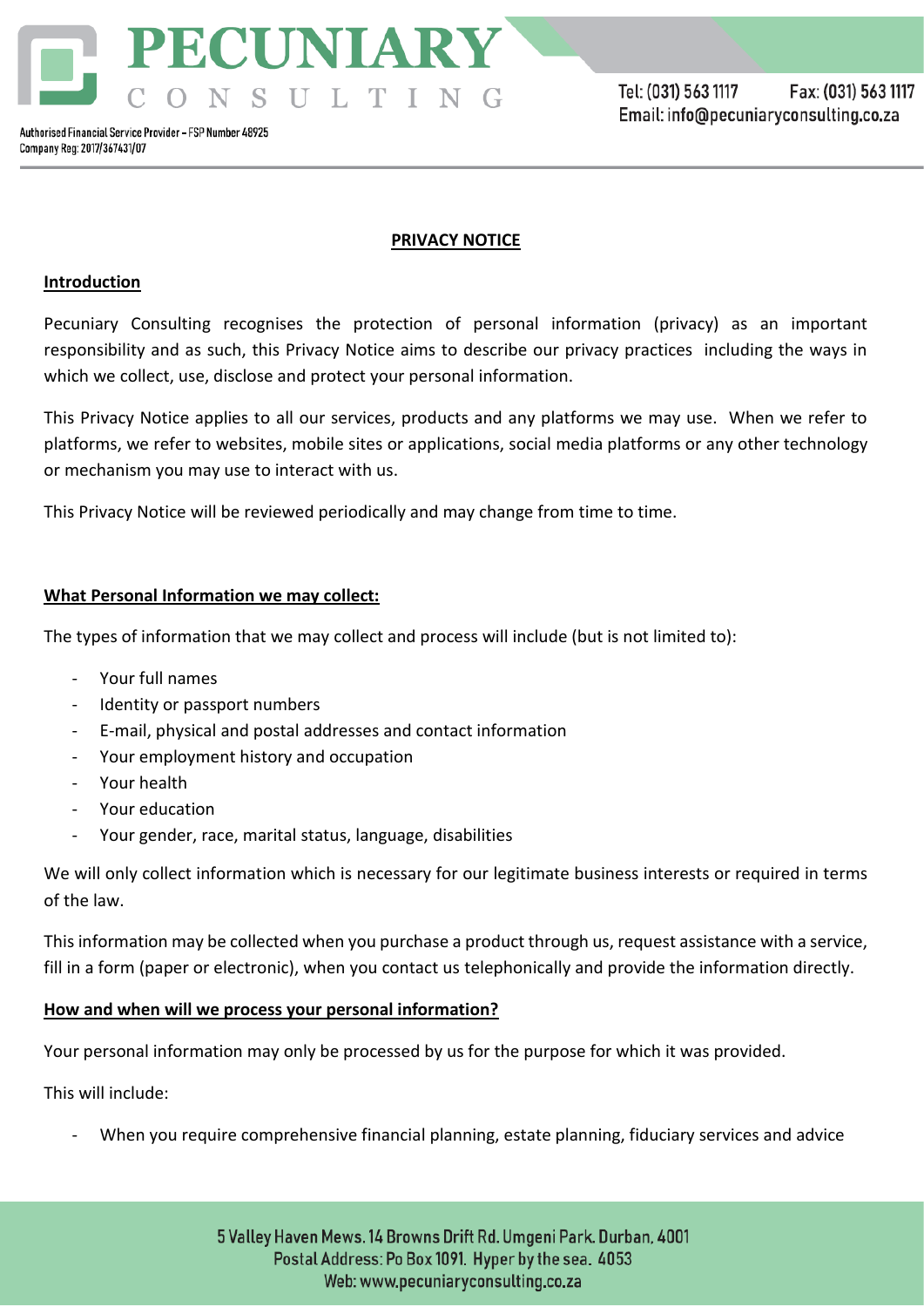

Tel: (031) 563 1117 Fax: (031) 563 1117 Email: info@pecuniaryconsulting.co.za

Authorised Financial Service Provider - FSP Number 48925 Company Reg: 2017/367431/07

- Fulfilment of our contractual and legal obligations to you
- To maintain our relationship with you
- To market products, services or other offerings
- To conduct verification and reference checks where required
- For audit and record keeping purposes
- To conduct statistical or market related research
- As required by legislation, regulation or industry codes

## **When will we share your information?**

We will only share your information with approved third-party providers where necessary for the purpose agreed to by yourself or to government or law enforcement agencies where the law requires that we disclose it.

## **How do we protect your personal information?**

We make use of reputable service providers to ensure that care is taken to protect your information and also that we can restore the data should there be a technical problem. Client information is kept on our CRM tool as well as on a cloud based server.

## **Communicating with you**

When we communicate with you, we will do this by electronic mail wherever possible, and where this is not possible by courier services and by using the South African postal service.

We will take reasonable measures to ensure the security of the documents sent to you, but we cannot be held liable for any unauthorised access or disclosure of your information once it has been sent.

## **Keeping your information**

You acknowledge that your information will be stored by us. We will only process and retain your information for as long as the purpose for which we collected it continues to be relevant, or we are required to comply with legal or regulatory requirements or to protect our legal interests. This may mean that your information is retained for longer than the minimum time set out by the law.

## **What are your rights with regards your personal information?**

You have the right to request that we correct, destroy or delete any personal information that we processed for you. This would be information that is inaccurate, irrelevant, out of date, incomplete, misleading, obtained without your permission or that we are no longer authorised to retain.

> 5 Valley Haven Mews. 14 Browns Drift Rd. Umgeni Park. Durban, 4001 Postal Address: Po Box 1091. Hyper by the sea. 4053 Web: www.pecuniaryconsulting.co.za